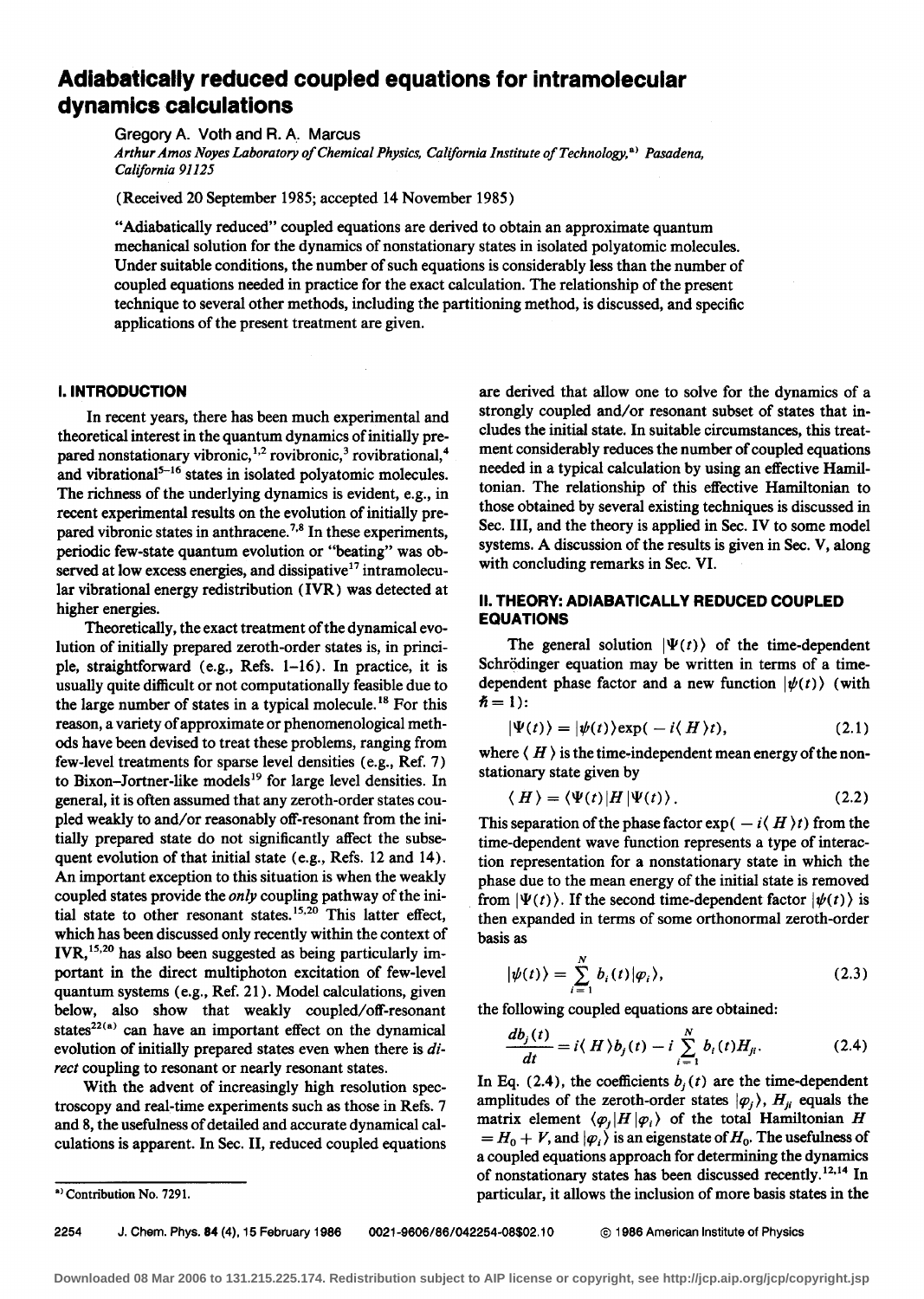calculations because an internal computer storage of large matrices is not required. In addition, the dynamics of the zeroth-order states are obtained directly from the amplitudes  $b_j(t)$  rather than from an expansion in terms of the eigenstates and eigenvectors of the total Hamiltonian, the latter usually being obtained by a previous matrix diagonalization.<sup>18</sup>

It is now assumed that the complete set of zeroth-order states may usefully be partitioned into a set  $\{|\varphi_i\rangle\}$  $(j = 1, ..., n)$  of states nearly resonant (and/or strongly interacting), a linear combination of which constitutes the initial state, and into a set  $\{|\varphi_k\rangle\}$   $(k = n + 1, ..., n + m)$  of states off-resonant and/or weakly coupled<sup>22(a)</sup> to the manifold  $\{|\varphi_1 \rangle\}$ . (In the simplest case, the initial state is one of the  $|\varphi_i\rangle$ 's.) The coupled equations for the two sets of states may be written in vector-matrix notation as

$$
\frac{d}{dt}\mathbf{b}^{R}(t) = i(\langle H \rangle)^{R} - \mathbf{H}^{R})\mathbf{b}^{R}(t) - i\mathbf{V}^{R}\mathbf{0}\mathbf{b}^{0}(t) \quad (2.5)
$$

and

$$
\frac{d}{dt}\mathbf{b}^0(t) = i(\langle H \rangle\mathbf{l}^0 - \mathbf{H}^0)\mathbf{b}^0(t) - i\mathbf{V}^{0R}\mathbf{b}^R(t), \quad (2.6)
$$

where  $\mathbf{b}^{R}(t)$  [ $\mathbf{b}^{0}(t)$ ] is an n (m)-dimensional column vector containing the amplitudes for the resonant (off-resonant) states,  $(H)$ <sup>R</sup> ( $(H)$ <sup>0</sup>) is an  $n \times n$  ( $m \times m$ ) diagonal matrix with the elements  $\langle H \rangle \delta_{ii}$ ,  $H^R(H^0)$  is the  $n \times n$   $(m \times m)$ Hamiltonian matrix for the resonant (off-resonant) states,<sup>23</sup> and  $V^{R0}$  ( $V^{0R}$ ) is an  $n \times m$  ( $m \times n$ ) matrix composed of the coupling matrix elements  $\langle \varphi_i | V | \varphi_k \rangle$  ( $\langle \varphi_k | V | \varphi_i \rangle$ ) between the two manifolds  $\{|\varphi_1 \rangle\}$  and  $\{|\varphi_k \rangle\}$  ( $j = 1,...,n; k = n$  $+ 1,...,n + m$ . The summation limit N in Eq. (2.4) equals  $n+m$ .

If the off-resonant/weakly coupled amplitudes  $\mathbf{b}^0(t)$  remain negligible in magnitude throughout the course of the dynamics, then the derivative in Eq. (2.6) satisfies

$$
\frac{d}{dt}\mathbf{b}^0(t) \approx 0. \tag{2.7}
$$

Specifically, it is intended that Eq. (2.7) be valid over any relevant time scale of interest [e.g., for some fraction of time needed for an appreciable change in the resonant amplitudes  $\mathbf{b}^R(t)$  to occur]. That is,  $d\mathbf{b}^0(t)/dt$  is, on the average, zero on this time scale.<sup>22(b)</sup> This approximation is similar in spirit to those sometimes used in this study of the dynamics of direct multiphoton absorption by multilevel quantum mechanical systems. 24 It is also similar to the steady-state approximation used in solving reaction rate equations in chemical kinetics.

By virtue of Eqs. (2.6) and (2.7), the amplitudes  $\mathbf{b}^0(t)$ may be solved for in terms of the amplitudes  $\mathbf{b}^R(t)$  provided the matrix  $({\langle H \rangle}^0 - H^0)$  is nonsingular. One thereby obtains

$$
\mathbf{b}^{0}(t) = (\langle H \rangle)^{0} - \mathbf{H}^{0})^{-1} \mathbf{V}^{0R} \mathbf{b}^{R}(t). \tag{2.8}
$$

From Eqs. (2.5) and (2.8), the reduced coupled equations for the desired amplitudes  $b^R(t)$  are thus given by

$$
\frac{d}{dt}\mathbf{b}^{R}(t)
$$
\n
$$
= i\left[\langle H\rangle\mathbf{I}^{R} - \mathbf{H}^{R} - \mathbf{V}^{R}\mathbf{0}(\langle H\rangle\mathbf{I}^{0} - \mathbf{H}^{0})^{-1}\mathbf{V}^{0R}\right]\mathbf{b}^{R}(t).
$$

Equation (2.9) is expected to provide an accurate approximation to the true dynamics of the manifold of states  $\{\vert \varphi_i \rangle\}$  ( $j = 1,...,n$ ) provided the amplitudes  $\mathbf{b}^0(t)$ , as determined by the exact dynamics, remain small. When the approximate dynamics are obtained by integrating the reduced coupled equations in Eq. (2.9), an *a posteriori* error estimate may be obtained by calculating  $b^0(t)$  via Eq. (2.8) [i.e., the elements of  $\mathbf{b}^0(t)$  obtained in this way should remain small]. The amplitudes  $\mathbf{b}^0(t)$  are clearly small, for instance, if all of the elements of the matrix  $({\langle H \rangle}]^{0} - H^{0})^{-1}$  are small. In some cases, such a condition may be too restrictive because sign variations in these elements, as well as in  $V^{OR}$  and  $b^R(t)$ , may lead to some cancellation.

The reduced coupled equations [Eq. (2.9)] have a particularly simple form when there is no coupling among the states in the off-resonant manifold  $\{|\varphi_k\rangle\}$ . This would be the case, for instance, if the manifold  $\{|\varphi_k\rangle\}$  ( $k = n + 1,...,N$ ) had been prediagonalized. In that case, the matrix elements  $[(\langle H \rangle]^0 - H^0)^{-1}]_{kk'}$  equal  $(\langle H \rangle - H_{kk})^{-1}\delta_{kk'}$ , and the reduced coupled equations for the  $\{|\varphi_i \rangle\}$  states are given by

$$
\frac{db_j(t)}{dt} = i \langle H \rangle b_j(t)
$$

$$
-i \sum_{i=1}^n \left( H_{ji} + \sum_{k=n+1}^N \frac{V_{jk} V_{ki}}{\langle H \rangle - H_{kk}} \right) b_i(t).
$$
(2.10)

If the strongly coupled manifold of states  $\{|\varphi_i\rangle\}$  is weakly and smoothly coupled to a quasicontinuous background of states in the  $\{|\varphi_k\rangle\}$  manifold, the summation over the  $|\varphi_k\rangle$  states in Eq. (2.10) may be approximated by an integral:

$$
\sum_{k=n+1}^{N} \frac{V_{jk} V_{ki}}{\langle H \rangle - H_{kk}} \simeq \int_{\Delta_{\min}}^{\Delta_{\max}} \rho(\Delta) f(\Delta) d\Delta, \qquad (2.11)
$$

where

$$
f(\Delta) \equiv V_{jk}(\Delta) V_{ki}(\Delta) / \Delta, \qquad (2.12)
$$

and the integration limits  $\Delta_{\text{min}}$  to  $\Delta_{\text{max}}$  span the range of energy differences  $\Delta = \langle H \rangle - H_{kk}$ . Equations (2.11) and ( 2.12) lead to a dependence of the coupled equations for the  $\{|\varphi_1\rangle\}$  manifold on the density  $\rho(\Delta)$  of  $|\varphi_k\rangle$  states. Thus, in addition to the possible "dissipative" effect of a background quasicontinuum states, <sup>17</sup> the  $\{|\varphi_i \rangle\}$  states can also experience this added dynamical effect. In the quantum beats found experimentally in anthracene,<sup>7,8</sup> the simple dynamics observed between the two or three vibronic levels may be due either to a very weak, nondissipative interaction with the background quasicontinuum of states, or to a direct coupling of those few "relevant" levels to each other, or to both.

In related treatments,  $24$  a reduction of the original coupled equations [e.g., Eq. (2.4)] to new equations in some subspace has sometimes been called "adiabatic elimination" or "adiabatic following." The adiabatic connotation in the present context is that the perturbation due to the off-reso-

(2.9)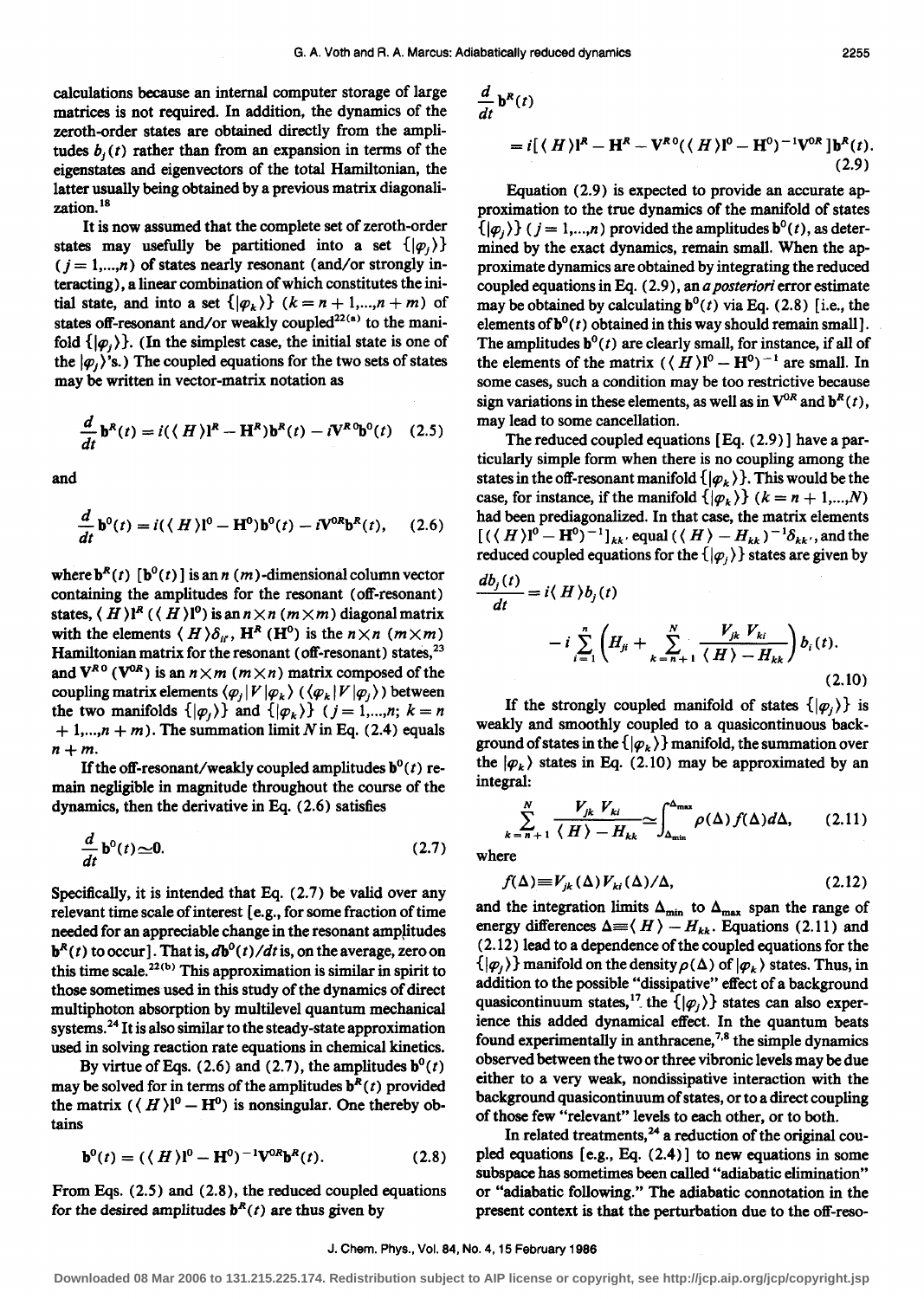nant states has distorted the subspace of interest, but its dimension (characterized by a set of quantum numbers) remains intact. When the interaction representation given by Eq. (2.1) is used, the dynamics describing the coupling of the "resonant'' subspace, which includes the initial state, to the off-resonant states involves large energy differences and hence large frequencies relative those characterizing that resonant subspace. In this general way, the separation and reduction of the coupled equations can be termed an adiabatic reduction.

In the next section the relationship of the present method to several existing quantum mechanical methods is discussed. For brevity, we have not included a discussion of the many useful semiclassical techniques that are present in the literature.

# Ill. **RELATIONSHIP TO OTHER QUANTUM TECHNIQUES**

# **A. Partitioning methods**

In order to relate the formalism of Sec. II to Hamiltonian matrix partitioning methods, the solution of the coupled differential equations in Eq. (2.9) is written as

$$
\mathbf{b}^{R}(t) = \mathbf{U} \exp(-i\lambda^{R} t) \mathbf{U}^{\dagger} \mathbf{b}^{R}(0), \qquad (3.1)
$$

where

$$
\exp(-i\lambda^{R} t) = \mathbf{U}^{\dagger} \exp(-i\mathbf{H}_{\text{eff}}^{R} t) \mathbf{U}. \tag{3.2}
$$

In Eq. (3.2),  $H_{\text{eff}}^{R}$  is the effective Hamiltonian matrix for the (resonant)  $\{|\varphi_i \rangle\}$  manifold given from Eq. (2.9) by

$$
H_{\text{eff}}^{R} = H^{R} + V^{R0}(\langle H \rangle)^{0} - H^{0})^{-1}V^{0R} - \langle H \rangle I^{R}, \quad (3.3)
$$

and U and  $\lambda^R$  are, respectively, the unitary matrix of eigenvectors and the diagonal matrix of eigenvalues of  $H_{\text{eff}}^R$ .

Several partitioning methods have been used to solve the matrix-eigenvalue problem for the time-independent Schrodinger equation (e.g., Refs. 25-27). It was shown<sup>25</sup> how a finite-dimensional Hamiltonian matrix can be formally partitioned into a new Hamiltonian for a particular subspace of interest (here, the resonant manifold  $\{|\varphi_1 \rangle\}$ ). For the problem discussed in Sec. II, the exact partitioned Hamiltonian would be<sup>28</sup>

$$
\mathbf{H}_{\text{exact}}^R = \mathbf{H}^R + \mathbf{V}^{R0} (E \, \mathbf{I}^0 - \mathbf{H}^0)^{-1} \mathbf{V}^{0R}. \tag{3.4}
$$

In an exact treatment of the eigenvalue problem, the secular equation

$$
\det|\mathbf{H}_{\text{exact}}^R - E\mathbf{1}^R| = 0 \tag{3.5}
$$

is then solved for the eigenvalues  $\lambda_{\text{exact}}^R$ . Since the expression for  $H_{\text{exact}}^R$  [Eq. (3.4)] involves the matrix  $E \, \mathbf{l}^0$ , the solution for the roots  $\lambda_i$  of Eq. (3.5) is still a complicated problem, although the reduced dimension of the secular determinant may be helpful. As a result, a number of related iterative and perturbative schemes have been devised<sup>25,27,29,30</sup> to simplify the solution of Eq. (3.5). For a nondegenerate energy level, the matrix  $H_{\text{exact}}^R$  has one element and these methods are potentially quite powerful, while for degenerate or nearly degenerate levels, approximate approaches based on Eqs. (3.4) and (3.5) aremoredifficultandhavemetwith varying degrees of success (cf. discussion in Refs. 27 and 30).

The method developed in the present paper amounts to defining an effective Hamiltonian by replacing the matrix E l<sup>o</sup> in Eq. (3.4) by the constant matrix  $\langle H \rangle$ <sup>0</sup>. This method yields eigenvalues for the  $\{|\varphi_1\rangle\}$  manifold which depend on  $\langle H \rangle$  and hence the initial nonstationary state. The correct eigenvalues are, of course, independent of the initial conditions. The present choice of  $\langle H \rangle$  in Eq. (3.3) arose from a dynamical, rather than a static, analysis and provides an approximate or "average" representation of the exact eigensolutions of Eq. (3.5). The dynamics of the initial state are thus obtained using an effective Hamiltonian [Eq. (3.3)] rather than by performing an accurate determination of the roots of Eq.  $(3.5)$ . The effective Hamiltonian given by Eq.  $(3.3)$  may not, therefore, be the method of choice when the primary purpose is to obtain highly accurate eigenvalues of the exact Hamiltonian [ Eq. ( 3.5)]. However, it is useful in obtaining approximate, and simplified, solutions for the dynamics.

The above partitioning formalism  $[Eqs. (3.3)–(3.5)]$  is also closely related to a resolvent plus projection operator treatment of the dynamics.<sup>31</sup> For this purpose, it is useful to introduce here the projection operators for the  $\{|\varphi_1\rangle\}$  and  $\{|\varphi_k\rangle\}$  manifolds:

$$
P = \sum_{j=1}^{n} |\varphi_j\rangle \langle \varphi_j|, \quad Q = \sum_{k=n+1}^{N} |\varphi_k\rangle \langle \varphi_k|.
$$
 (3.6)

These projection operators have the usual properties that  $P<sup>2</sup>(Q<sup>2</sup>)$  equals  $P(Q)$  and that  $PQ(QP)$  equals zero. Using  $N \times N$  matrix representations **P** and **Q** of these operators in the zeroth-order basis, where the elements of  $P$  for  $j > n$  and of Q for  $k < n + 1$  are all zeros, the coupled equations in Eq. (2.9) for the states spanned by the operator P may be written as

$$
\frac{d}{dt} \mathbf{Pb}(t) = i \langle H \rangle \mathbf{Pb}(t)
$$
  
-  $i \mathbf{P} [\mathbf{H} + \mathbf{V} \mathbf{Q} (\langle H \rangle] - \mathbf{Q} \mathbf{H} \mathbf{Q})^{-1} \mathbf{Q} \mathbf{V} ] \mathbf{Pb}(t), (3.7)$ 

where V is the coupling matrix, and all matrices are *N*-dimensional. By inspection of Eq. (3.7), it is seen that the dynamics of the amplitudes  $Pb(t)$  are determined by the effective Hamiltonian $32$ 

$$
\mathbf{H}_{\text{eff}} = \mathbf{P}[\mathbf{H} + \mathbf{VQ}(\langle H \rangle) - \mathbf{Q}\mathbf{HQ})^{-1}\mathbf{Q}\mathbf{V} - \langle H \rangle]\mathbf{P}.
$$
\n(3.8)

We next compare this result with that based on the resolvent operator. Using an earlier partitioning formalism,<sup>26,33</sup> the amplitudes  $Pb(t)$  for the exact problem have been expressed $31$  in terms of a projection of the resolvent operator. These exact amplitudes  $b<sub>i</sub>(t)$  are given in terms of the resolvent operator  $G(E)$  by<sup>31</sup>

$$
b_j(t) = \frac{1}{2\pi i} \int_C dE \, e^{-iEt} \, \langle \varphi_j | PG(E) P | \varphi_i \rangle, \tag{3.9}
$$

where the integration contour *C* runs from  $+ \infty$  to  $- \infty$ and is infinitesimally above the real energy axis where the singularities in  $G(E)$  occur;  $|\varphi_1\rangle$  is taken here as the initial state. The partitioned resolvent operator  $PG(E)P$  for the amplitudes of the  $\{|\varphi_1 \rangle\}$  states may be written as<sup>31</sup>

$$
PG(E)P = [E - PH_0P - PR(E)P]^{-1}P, \qquad (3.10)
$$

where  $H_0$  is the zeroth-order Hamiltonian, and  $R(E)$  is de-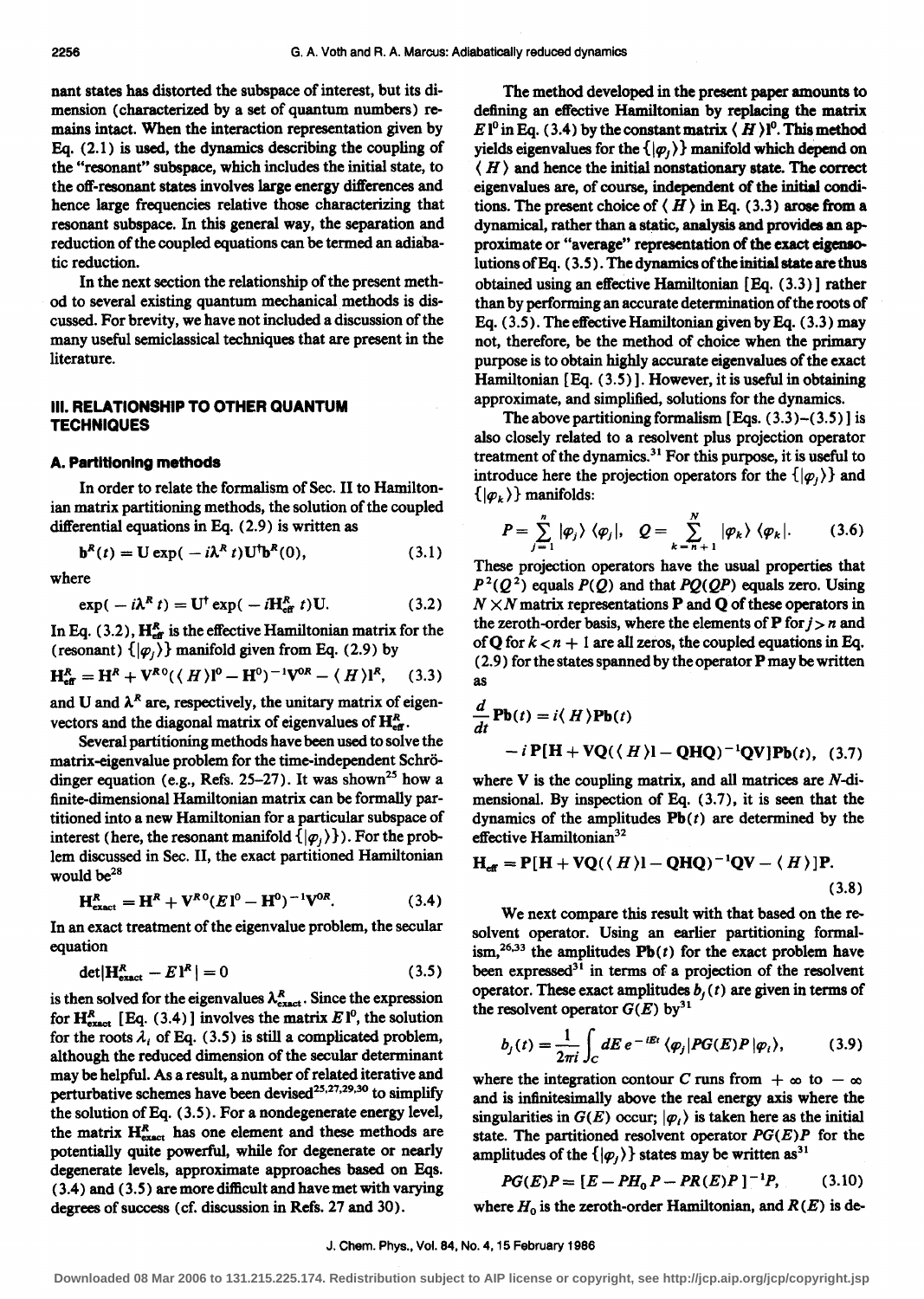fined as the level shift operator,  $31,33$  given by

$$
R(E) = V + VQ(E - QHQ)^{-1}QV.
$$
 (3.11)

Equations (3.9)-(3.11) provide an exact expression for the amplitudes of the states spanned by the projector  $P$ . In this formalism, the operator  $R(E)$  in Eqs. (3.10) and (3.11) is responsible for the shifts and couplings of the energy levels in the  $\{|\varphi_1\rangle\}$  manifold, including the contributions from the off-resonant  $\{|\varphi_k\rangle\}$  states. A number of authors [e.g., Refs.  $1(a)$  and  $1(c)$ , and references therein] have used this formalism to describe formally the competing radiationless and radiative decay dynamics of initially prepared vibronic states in polyatomic molecules.<sup>34</sup> Several authors<sup>1(a),31,33</sup> have also discussed the smooth energy dependence of  $R(E)$ when the projection operator *P* spans one<sup>1(a),33</sup> or two<sup>31</sup> states. In addition, when *P* spans a number of states, it has been suggested [Ref. 1 (a), p. 86] that an effective resolvent operator in Eq. (3.9) could be defined by treating  $R(E)$  as an energy-independent operator evaluated at the average zeroth-order energy of those states in P. The perturbation theory based on the projection operator approach (e.g., Ref. 33 and references cited therein) has also been further developed35 using an iterative scheme and continued fractions.

The present approximation, given by Eq. (3.7), may be written in terms of a resolvent operator formalism for the effective Hamiltonian in Eq. ( 3.8). The approximate amplitudes  $b<sub>i</sub>(t)$  for the resonant states are thereby given by

$$
b_j(t) = \frac{1}{2\pi i} \int_C dE \, e^{-i(E - \langle H \rangle)t} \, \langle \varphi_j | PG_{\text{eff}}(E) P | \varphi_i \rangle, (3.12)
$$

where  $PG_{\text{eff}}(E)P$  is the effective resolvent operator for the P space:

$$
PG_{\text{eff}}(E)P = [E - PH_0P - PR(\langle H \rangle)P]^{-1}P, \qquad (3.13)
$$

and the  $\langle H \rangle$  in the exponential term of Eq. (3.12) simply describes a constant shift of the energy levels. The relation of the approximation developed in Sec. II to this formalism is clear: It simplifies the evaluation of the poles of the resolvent operator in Eq. (3.9) by evaluating the level shift operator  $R(E)$  at the mean energy of the nonstationary state  $E = \langle H \rangle$  and hence making it energy independent.

The present approximation is also complimentary to a recent method developed by Schultheis *et al.*<sup>36</sup> These authors derive an approximate solution of the time-dependent Schrödinger equation based on a partitioning of the Hamiltonian and a conversion of the exact Schrödinger equations for the *P* and Q spaces into second order differential equations. Their method is accurate for short time solutions, including those for problems in which the  $Q$  space dissipates some probability from the *P* space (i.e., from the subspace of interest). The method of the present paper, however, relies on the fact that the  $Q$  space cannot dissipate the  $P$  space probability because these two spaces are defined as being detuned in energy from each other.<sup>22</sup> The method of Schultheis *et al.*<sup>36</sup> has been found useful in treating systems where the perturbation acts for a small time duration and where it may be desirable to have states in the *P* space which are nearly degenerate with some states in the Q space. Such a system was found, e.g., in heavy ion collisions.<sup>36</sup>

#### **B. Van Vleck-like approaches**

As discussed by Killingbeck,<sup>27</sup> the Van Vleck approach to degenerate or nearly degenerate perturbation theory (e.g., Ref. 37) is based on transformation theory rather than partitioning techniques. The usual procedure is to find a unitary transformation of order  $n$  that block diagonalizes the Hamiltonian to order *n* and hence leaves an effective Hamiltonian for the degenerate or nearly degenerate submatrix of interest. To the extent that such a method is accurate, the effective Hamiltonian matrix for the resonant  $\{|\varphi_{i}\rangle\}$  states could be used in Eqs. ( 3.1) and ( 3.2) to determine the dynamics of that subsystem of interest. However, as noted elsewhere,<sup>25</sup> this approach relies on expansions in orders of a perturbation parameter, whereas a partitioning approach based on Eqs. ( 3.3) or ( 3.4) does not. In particular examples having strong couplings in the off-resonant manifold of states  $\{|\varphi_k\rangle\}$ , we have found that the Van Vleck treatment of the dynamics gave qualitatively incorrect results for the initial state probabilities in several model systems, whereas the approach developed in Sec. II and based on Eq. (2.9) continued to give accurate results.<sup>38</sup>

# IV. **APPLICATIONS**

# **A. Coupled Morse oscillator systems: Local mode evolution**

Recently, Hutchinson *et al.*<sup>15</sup> have discussed the dynamics of two-degrees-of-freedom coupled Morse oscillator systems. Of particular relevance to the present work is their dynamical study of the quantum local mode states in these systems in which they gave an approximate numerical solu-



FIG. 1. Local mode probabilities  $P_{0,3}$  and  $P_{3,0}$  as a function of time for the  $|0,3\rangle$  and  $|3,0\rangle$  zeroth-order coupled Morse oscillator states, respectively, of Ref. 15. The exact results are given by the solid lines and the approximate results based on Eqs. (4.1) and (4.2) are given by the dashed lines. The exact probabilities  $P_{1,2}$  and  $P_{2,1}$  of the  $|2,1\rangle$  and  $|1,2\rangle$  zeroth-order states, respectively, are shown for comparison with the local mode probabilities.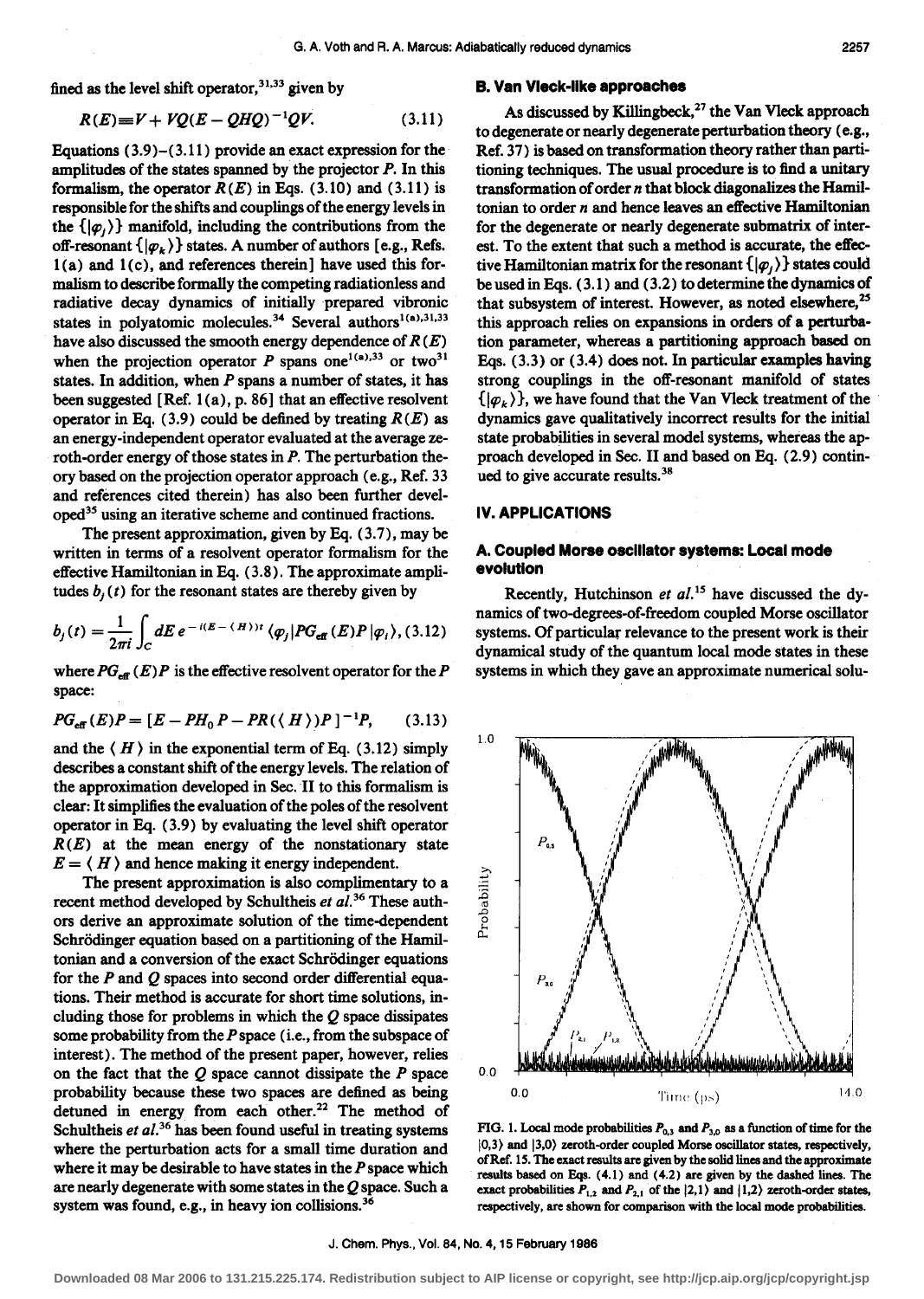

FIG. 2. A schematic of the model system used in Sec. IV B. Dotted lines represent the couplings between the zeroth-order states and  $|\varphi_1\rangle$  is the initial state.

tion based on time-independent perturbation theory and a truncated basis set. Equation (2.9) may be used to solve the equations for the dynamics of the zeroth-order Morse oscillator local mode states  $|0,n\rangle$  ( $|n,0\rangle$ ), with *n* quanta initially in one bond. For example, in the case of the  $|0,3\rangle$  state, the time-dependent probabilities of these states are given analytically from Eq. (2.9) by

$$
P_{0,3}(t) = \cos^2(\Omega t/2); \quad P_{3,0}(t) = \sin^2(\Omega t/2), \quad (4.1)
$$

where  $P_{0,3}(P_{3,0})$  is the probability  $|b_j(t)|^2$  of being in the  $|0,3\rangle$  ( $|3,0\rangle$ ) state, and the oscillation frequency  $\Omega$  is given by

$$
\Omega = 2[V_4 + (2V_1 V_3 \Delta + V_3^2 V_2 + V_1^2 V_2) / (\Delta^2 - V_2^2)].
$$
\n(4.2)

In Eq. (4.2),  $V_1$ ,  $V_2$ ,  $V_3$ , and  $V_4$  equal  $\langle 1,2|V|0,3 \rangle$ ,  $(1,2|V|2,1)$ ,  $(2,1|V|0,3)$ , and  $(3,0|V|0,3)$ , respectively, and  $\Delta$  is the zeroth-order detuning between the states  $|0,3\rangle$  $(|3,0\rangle)$  and  $|1,2\rangle$   $(|2,1\rangle)$ . The restricted number of basis states used here are the same as those employed in the analysis of Ref. 15, and the states  $|1,2\rangle$  and  $|2,1\rangle$  are treated in the formalism of Sec. II as the "off-resonant"  $\{|\varphi_k\rangle\}$  manifold. For the values of the above matrix elements and  $\Delta$  given in Ref. 15,  $\Omega$  is calculated to be 2.66 cm<sup>-1</sup>, whereas the exact result<sup>15,16,39</sup> was reported to be 2.7 cm<sup>-1</sup>. A result for  $\Omega$ based on time-independent perturbation theory is given analytically by<sup>15,39</sup>

$$
\Omega = 2[V_4 + (2V_1 V_3 \Delta + V_1^2 V_2) / \Delta^2]
$$
 (4.3)

and equals 2.6  $cm^{-1}$ . In Fig. 1, the time dependence of the exact (solid lines) and adiabatically reduced coupled equations (dashed lines) probabilities is shown. The probabilities of the off-resonant  $|2,1\rangle$  and  $|1,2\rangle$  states are also shown for comparison with the local mode  $|3,0\rangle$  and  $|0,3\rangle$  probabilities. As is also discussed in Sec. II, it is seen from the  $P_{2,1}(t)$  $[P_{1,2}(t)]$  plot in Fig. 1 that  $dP_{2,1}(t)/dt$ , and hence  $d\mathbf{b}^0(t)/dt$ *dt* [Eq. (2.6)], can oscillate quite rapidly in time but, on the average, is equal to zero for the time scale of interest. As a result,  $P_{2,1}(t)$ , and hence the magnitude of  $\mathbf{b}^0(t)$ , remains small throughout the course of the relevant dynamics.

#### **B. Model calculations**

Time-dependent calculations were performed for the model 13-level system depicted schematically in Fig. 2. This model is chosen to represent a physically reasonable fewlevel quantum dynamical system in a polyatomic molecule. Three levels were taken to be nearly degenerate and significantly coupled to each other as well as to the initial state (shown as  $|\varphi_1\rangle$  in Fig. 2). Nine other levels were placed randomly in a region  $30-70$  cm<sup> $-1$ </sup> above and below the fourlevel subsystem. The elements of the Hamiltonian matrix H used in the exact coupled equations [ Eqs. ( 2.4)] for this system are given in Table I. Shown in Fig. 3 is the evolution of the initial state probability  $|b_1(t)|^2$  for the exact dynamics (solid line), the adiabatically reduced coupled equations dynamics (dashed line), and the isolated (i.e., neglecting the nine off-resonant states) four-state dynamics (dotted line). In Fig. 4, the Fourier transform spectrum of the initial state amplitude  $b_1(t)$  is given. In addition, the evolution of the  $|\varphi_1\rangle$  state probability is shown in Fig. 5 for a somewhat different model system (cf. Table II). This model was chosen



• H is a symmetric matrix.

J. Chern. Phys., Vol. 84, No. 4, 15 February 1986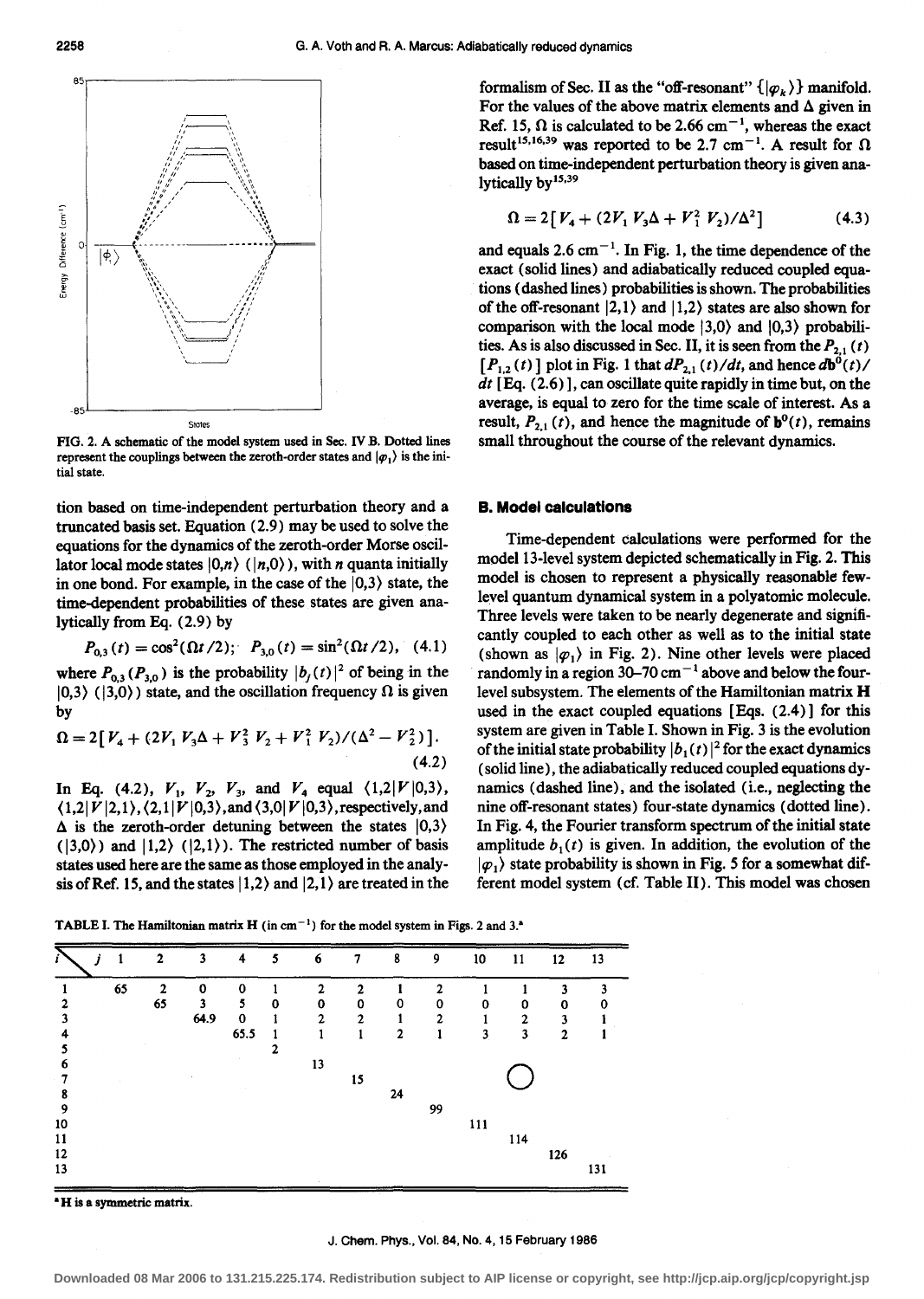FIG. 3. The  $|\varphi_1\rangle$  zeroth-order state probability as a function of time for the model system shown in Fig. 2 and given in Table I. The exact results are given by the solid line, the results obtained using Eq. (2.9) by the dashed line, and the results obtained by integrating the coupled equations [ Eq.  $(2.4)$ ] for the four resonant states while neglecting the nine off-resonant states are given by the dotted line.

so that the four states of interest are no longer nearly degenerate. In Fig. 6, the  $|\varphi_1\rangle$  probability is shown for a model system having the same couplings and zeroth-order energies as in Table I but with an added diagonal perturbation term  $V_{11} = 5.0 \text{ cm}^{-1}$ . Here, the solid line is the exact result, the

0.9 Amplitude 0.0 56.2 Finergy (cm<sup>-1</sup>)  $^{73.7}$ 

FIG. 4. The Fourier transform spectrum of  $b_1(t)$  for the model system of Figs. 2 and 3 and Table I. The labeling of the lines is the same as in Fig. 3. For the two central peaks, the approximate results based on Eq. (2.9) (dashed lines) essentially coincide with the exact results (solid lines) and are hidden by the latter.

FIG. 5. The  $|\varphi_1\rangle$  zeroth-order state probability as a function of time for the model system in Table II. The labeling of the lines is the same as in Fig. 3.

dashed line is the result calculated by integrating Eq. (2.9), and the dotted line is now the result calculated by equations similar to Eq.  $(2.9)$  except using the energy  $E_1^0$  of the zeroth-order state  $|\varphi_1\rangle$  instead of  $\langle H \rangle$  in Eq. (2.9) [i.e., using a phase factor exp(  $-iE_1^0$  t) instead of exp(  $-i\langle H \rangle t$ ) in Eq. ( 2.1) and then solving for the reduced equations as in Sec. II based on this choice of phase] .

#### **V. DISCUSSION**

It is clear from the results shown in Fig. 3 that the offresonant states can qualitatively effect the dynamics of the initial state and that the approximate coupled equations in Eq. (2.9) give accurate results for this system. The influence of the off-resonant states in the frequency domain is seen in the Fourier transform spectrum of  $b_1(t)$  shown in Fig. 4. In particular, the relative Fourier amplitude of the two central peaks is significantly changed by the presence of the offresonant states and hence the time-dependent probability amplitude in Fig. 3 is also changed. It is also interesting that the frequency components of  $b_1(t)$  are not as sensitive to the off-resonant states as are the Fourier amplitudes. This fact is probably due to the zeroth-order near degeneracy of the four

TABLE II. Hamiltonian submatrix (in  $cm^{-1}$ ) for the model system in Fig. 5."

| i |    |     | 2  |    |
|---|----|-----|----|----|
|   | 65 | 10  |    |    |
| 2 |    | 100 |    |    |
| 3 |    |     | 70 |    |
| 4 |    |     |    | 75 |

• The submatrix is for the four strongly interacting states ( cf. discussion in Sec. IV B) and is a symmetric matrix. The remainder of the Hamiltonian is the same as in Table I.





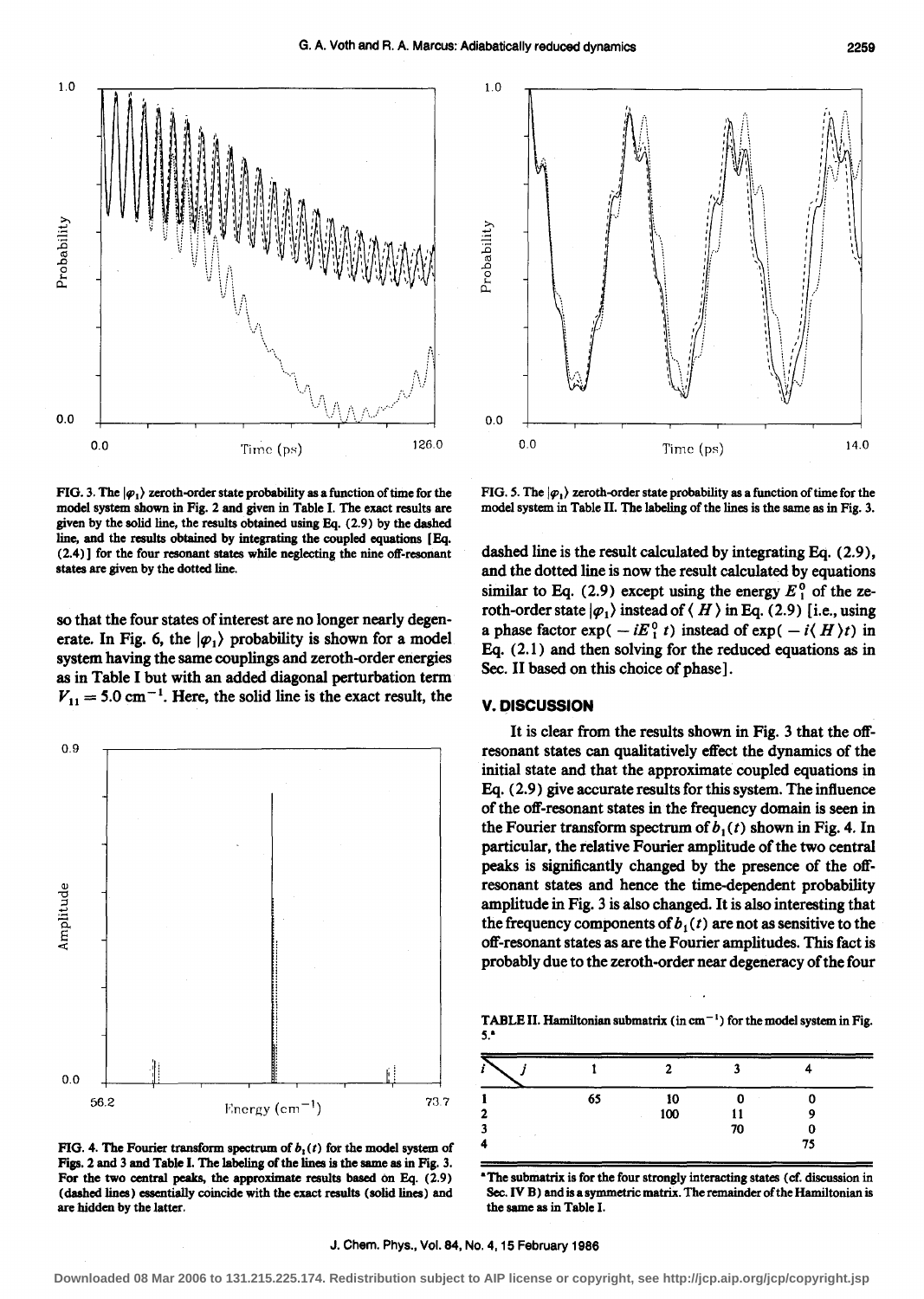

FIG. 6. The  $|\varphi_1\rangle$  zeroth-order probability as a function of time for the model system shown in Fig. 2 and given in Table I, except that a diagonal perturbation  $V_{11} = 5.0 \text{ cm}^{-1}$  is now added to the Hamiltonian. The exact results are given by the solid line, the results obtained using Bq. ( 2.9) by the dashed line, and the results obtained by using Bqs. (2.1) through (2.9) with a phase  $exp(- iE_1^0 t)$  (cf. discussion in Secs. IV B and V) are given by the dotted line.

resonant states shown in Fig. 2; i.e., the wave functions and hence the Fourier amplitudes are quite sensitive to small detunings in the energy. The dynamics of the initial state for the nondegenerate system (cf. Table II) shown in Fig. 5 is less susceptible to the presence of the off-resonant states, but those states nevertheless have an important effect. For this system, the reduced coupled equations also prove to be accurate.

In Fig. 6, a comparison of the initial state dynamics for two possible choices of the reference or interaction phase in Eq. ( 2.1) is shown. In that system, a diagonal perturbation  $V_{11}$  of 5 cm<sup>-1</sup> was added to distinguish between the choices of  $E_1^0$  *t* and  $\langle H \rangle t$  for the phase. From Fig. 6, one sees that the latter choice (dashed line rather than dotted line) is a better one for that system, and thus far we have found this choice of phase to give the best results in other model calculations. Other choices for the phase in Eq. (2.1) such as the average zeroth-order energy  $(E_j^0)_{av}$  *t* or the average expectation value  $((H)_{j})_{av}$  *t*, where av denotes an arithmetic average over the  $|\varphi_1\rangle$ 's, were also tested. In general, they did not give as accurate results as did the choice of ( H ) *t.* However, as is evident in Fig. 6, the approximate dynamics based on Eq. (2.9) were not strongly sensitive to the choice of the reference phase in Eq. (2.1) (i.e., the results did not differ strongly for these different phases). This behavior is a manifestation of the smooth energy dependence mentioned previously by several authors<sup>1(a),31,33,35</sup> in regard to the level shift operator  $R(E)$  discussed in Sec. III A.

For the model systems in the present paper, the approximate approach based on Eq. (2.9) used approximately eight times less computer time than was required for the exact

calculations in Figs. 3 and 5. In general, when there are many off-resonant/weakly coupled states, one can expect a considerable savings in computer time by using the reduced coupled equations in Eq. (2.9), although the inversion of the matrix  $(\langle H \rangle)^0 - H^0$ ) may require some CPU time. In some cases, an approximate approach based on those equations may allow a practical treatment of problems that cannot as yet be treated by an exact calculation.

#### VI. **CONCLUDING REMARKS**

Adiabatically reduced coupled equations have been derived for the propagation of nonstationary states in polyatomic molecules. In appropriate cases, the present method allows one to significantly reduce the number of coupled equations included in a time-dependent calculation. It was found that the adiabatically reduced coupled equations gave an accurate approximation to the dynamics for coupled Morse oscillator local mode states and for the model systems presented in Sec. IV B. Moreover, strong dynamical effects due to the presence of off-resonant states were found for these model systems. Other model calculations performed by us have, in general, exhibited significant dynamical contributions from the off-resonant states, and similar results have been discussed by Hutchinson *et al.*<sup>15,20</sup> from a timeindependent point of view. An application of the methods presented in this paper to the problem of energy transfer between ligands of a heavy atom will be given elsewhere.<sup>40</sup>

# **ACKNOWLEDGMENTS**

It is a pleasure to acknowledge the support of this research by the National Science Foundation. GA V would like to thank Dr. S. N. Dixit for several helpful discussions.

- <sup>1</sup>For reviews, see (a) K. F. Freed, Top. Appl. Phys. 15, 23 (1976); (b) P. Avouris, W. M. Gelbart, and M.A. E1-Sayed, Chem. Rev. 77,793 ( 1977); (c) S. Mukamel and J. Jortner, in *Excited States,* edited by E. C. Lim (Academic, New York, 1977), Vol. 3, p. 57. 2
- <sup>2</sup>W. Rhodes, J. Phys. Chem. 87, 30 (1983).
- <sup>3</sup>See, for example, H. Kono, S. H. Lin, and E. W. Schlag, J. Chem. Phys. 77, 4474 ( 1982), and references cited therein.
- 4 See, for example, K. T. Chen, B. E. Porch, and E. C. Lim, Chem. Phys. Lett. 99, 98 (1983); N. L. Garland and E. K. C. Lee, Faraday Discuss. Chem. Soc. 75, 377 ( 1983); A. Lorincz, D. D. Smith, F. Novak, R. Kosloff, D. J. Tannor, and S. A. Rice, J. Chem. Phys. 82, 1067 ( 1985); P.M. Felker and A. H. Zewail, *ibid.* 82, 2994 (1985).
- For recent reviews, see V. E. Bondybey, Annu. Rev. Phys. Chem. 35, 591 (1984); F. F. Crim, *ibid.* 35, 657 (1984); E. B. Stechel and E. J. Heller, *ibid.35,* 563 (1984); R. E. Smalley,J. Phys. Chem. 86,3504 ( 1982); M. L. Sage and J. Jortner, Adv. Chem. Phys. 47, 293 (1981); S. A. Rice, *ibid.* 47, 117 (1981).<br><sup>6</sup>N. Bloembergen and A. H. Zewail, J. Phys. Chem. 88, 5459 (1984).<br><sup>7</sup>P. M. Felker and A. H. Zewail, Chem. Phys. Lett. 102, 113 (1983).
- 
- 
- ${}^{8}P$ . M. Felker and A. H. Zewail, Chem. Phys. Lett. 108, 303 (1984); J. Chem. Phys. 82,2975 (1985).
- <sup>9</sup>E. J. Heller, Chem. Phys. Lett. 60, 338 (1979); J. Chem. Phys. 72, 1337 ( 1980); M. J. Davis, E. B. Stechel, and E. J. Heller, Chem. Phys. Lett. 76, 21 (1980); E. J. Heller, E. B. Stechel, and M. J. Davis, J. Chem. Phys. 73, 4720 (1980); M. J. Davis and E. J. Heller, *ibid.* 75, 246 (1981); R. L. Sundberg and E. J. Heller, Chem. Phys. Lett. 93, 586 ( 1982); J. Chem. Phys.80, 3680 (1984); M. J. Davis and E. J. Heller, *ibid.* 80, S036 (1984); D.J. Tannor, M. Blanco, and E.J. Heller, J. Phys. Chem. 88, 6240 (1984). <sup>10</sup>P. R. Stannard and W. M. Gelbart, J. Phys. Chem. 85, 3592 (1981), and references cited therein.